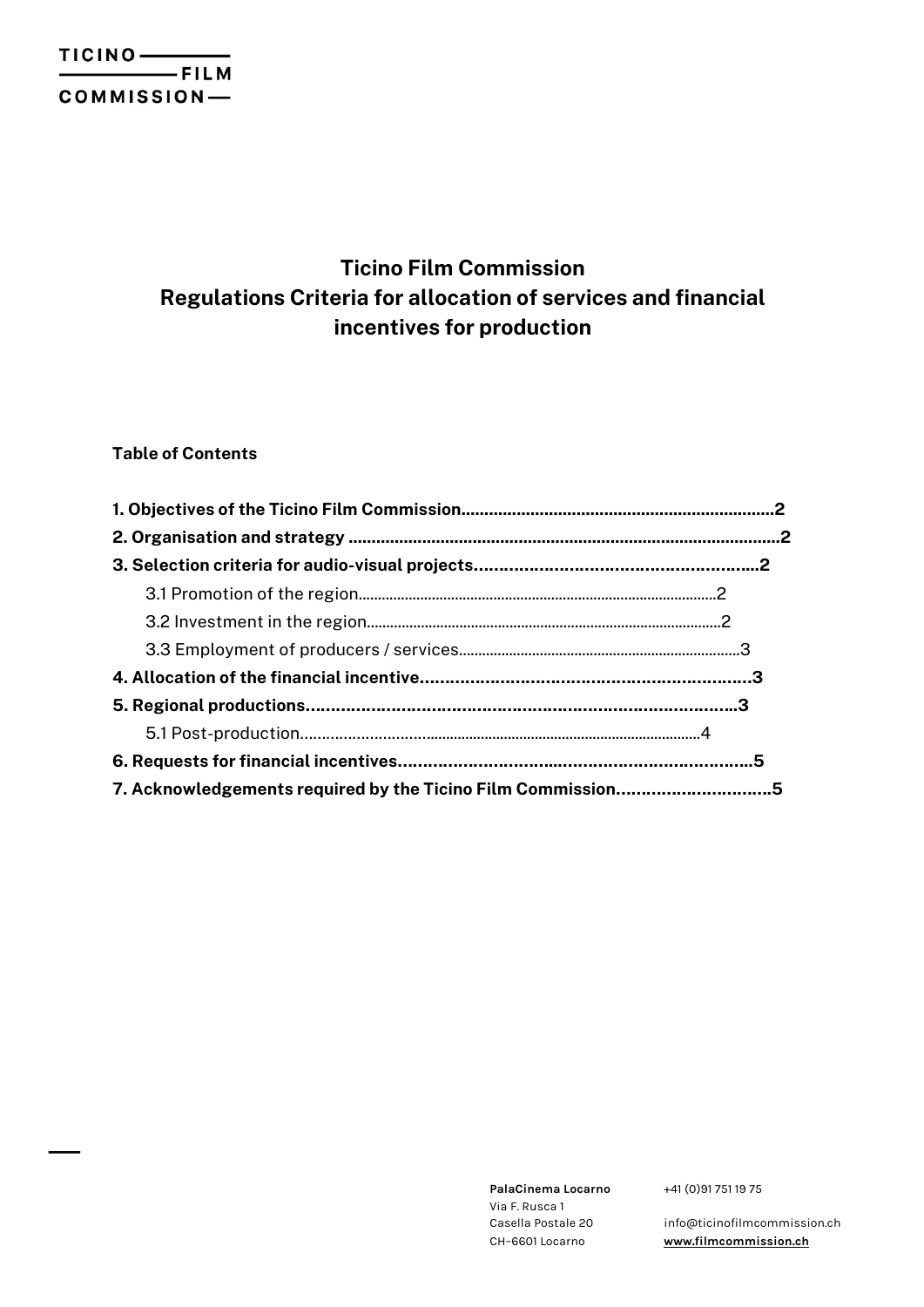## **1. Objectives of the Ticino Film Commission**

The Ticino Film Commission has the following objectives:

• To promote, attract and consolidate within the region productions of audio-visual content of all kinds and formats, from fiction and documentaries for theatrical screenings, to electronic media, online publishing and diffusion via the figurative arts circuit, and hence to accompany them in their production with the aim of generating an economic trickle-down of various kinds, such as boosting local businesses, job creation and the development of our tourist image.

• To encourage, support and promote the local audio-visual industry and the creation of specialised professional expertise, which will, in turn, increase regional activity for those working in this sector.

These functions define and determine the selection criteria for audio-visual projects to which the Ticino Film Commission may supply services, and, where appropriate, allocate financial incentives.

The Ticino Film Commission defines the criteria of supply of services and the eventual total amount of financial incentives to allocate, in accordance with its functions, and therefore:

will evaluate the visibility achieved for the region, the economic trickle-down effect in the region and the local producers/services involved in making of the audio-visual project.

This regulation refers to the methods of granting financial incentives for the production phase of audiovisual feature films (>30'). Requests for financial incentives relating to the development phases of the project are excluded from this regulation. For short films, web-series, transmedia projects, commercials and commercial projects please refer to point 5 of these regulations.

## **2. Organisation and strategy**

The Ticino Film Commission will dispose of an annual budget from which to offer financial incentives to support audio-visual productions, and to devise an annual strategy that defines priorities in terms of the forms of audio-visual products to support.

Responsibility for the budget and strategic planning is that of the Director. Supervision is ensured by the Board of the Ticino Film Commission Foundation.

# **3. Selection criteria for audio-visual projects**

## **3.1 Promotion of the region**

The first criterion is given to that of a greater or lesser degree of the region's visibility and recognisability, which may take various forms, including:

(a) **Direct recognisability of the region**. The region is not only visible, but also immediately recognisable. The film makes clear where the action is taking place,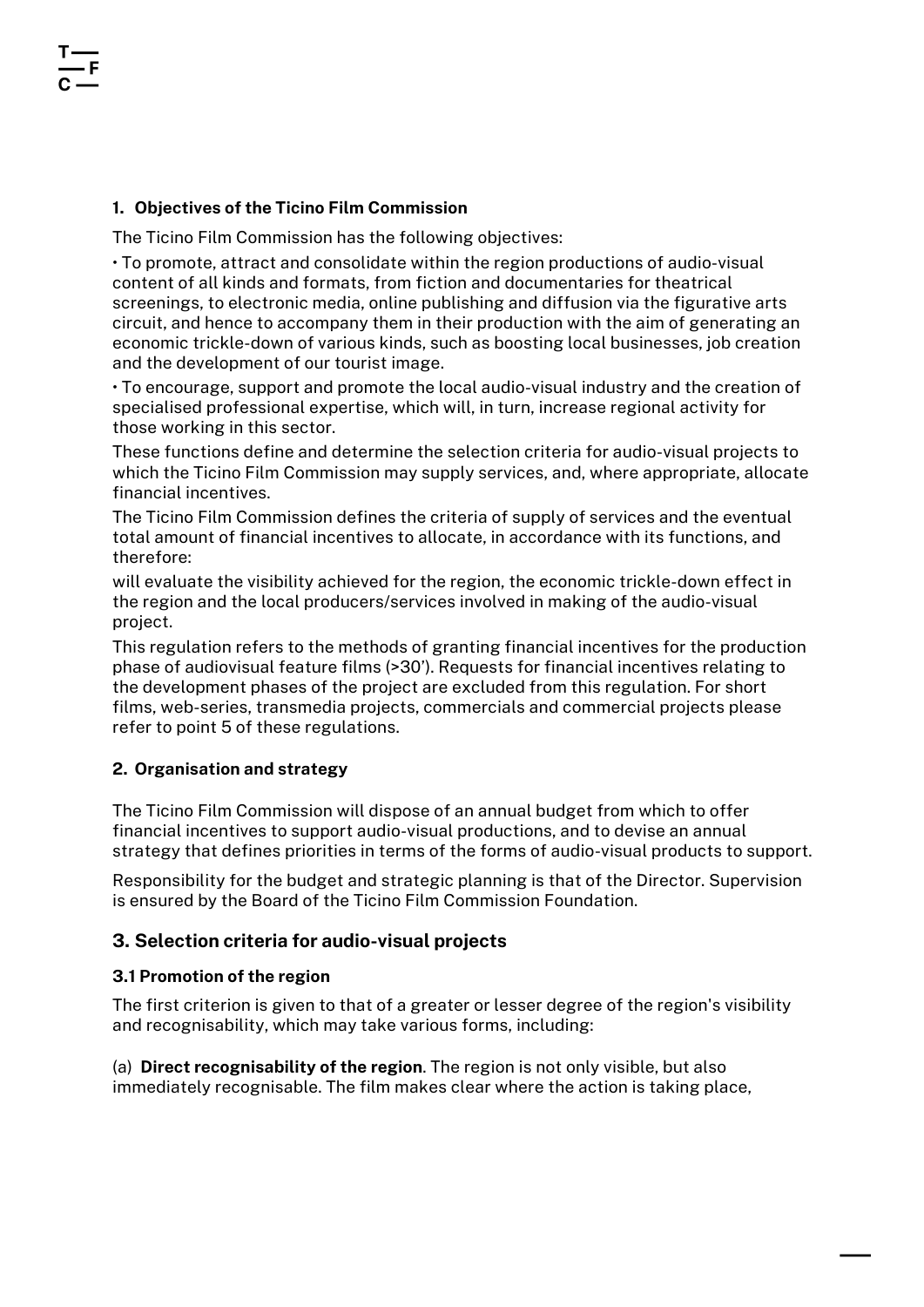locations are named and presented with their real names, and nothing within that location has been changed for the filming.

(b) **Indirect recognisability of the region**. The region is highly visible but is not overtly named or deliberately avoids making it clearly identifiable. In such a case, the recognition factor may not be the determining criterion for support, or to a lesser degree, but the other considerations listed below must also be considered.

## **3.2 Investment in the region**

The extent of the financial incentive is calculated in relation to the amount of investment in the region that the production intends to make. The calculation is based on the list of itemised expenditure the production intends to make in the region – for logistics, accommodation, subsistence, services etc – and on the length of time the production will be in the region.

The evaluation methods and calculation of the financial incentive may vary, and depend primarily on the annual budget for productions and then the number of productions that the Ticino Film Commission intends to support over the course of the year.

#### **3.3 Employment of producers / services**

The employment of producers and/or local services is considered a decisive additional criterion in the choice of projects. The availability of numerous qualified producers in the sector, with details of such expertise and curriculum, will help persuade productions to take advantage of the professionalism within the region.

The production is required to declare how many, and what kind of producers are likely to be selected from within the region at the time of production. The Ticino Film Commission will also consider the status within the production of local producers in the production's cast and crew, in addition to the nature of the employment – whether long or short term.

If local producers and/or services are involved in the project, the Ticino Film Commission's evaluation will also take into account the following criteria:

(a) The Cast involved in the project. A relevant consideration, since, based on the individuals involved, an idea can be obtained of the production's future prospects, its saleability, and hence its visibility.

(b) The distribution expected for the work produced. Often when projects are seeking funding, there is a stipulation requiring distribution contracts (theatrical and/or in-flight and/or VoD and/or TV). The distribution expected for the work produced.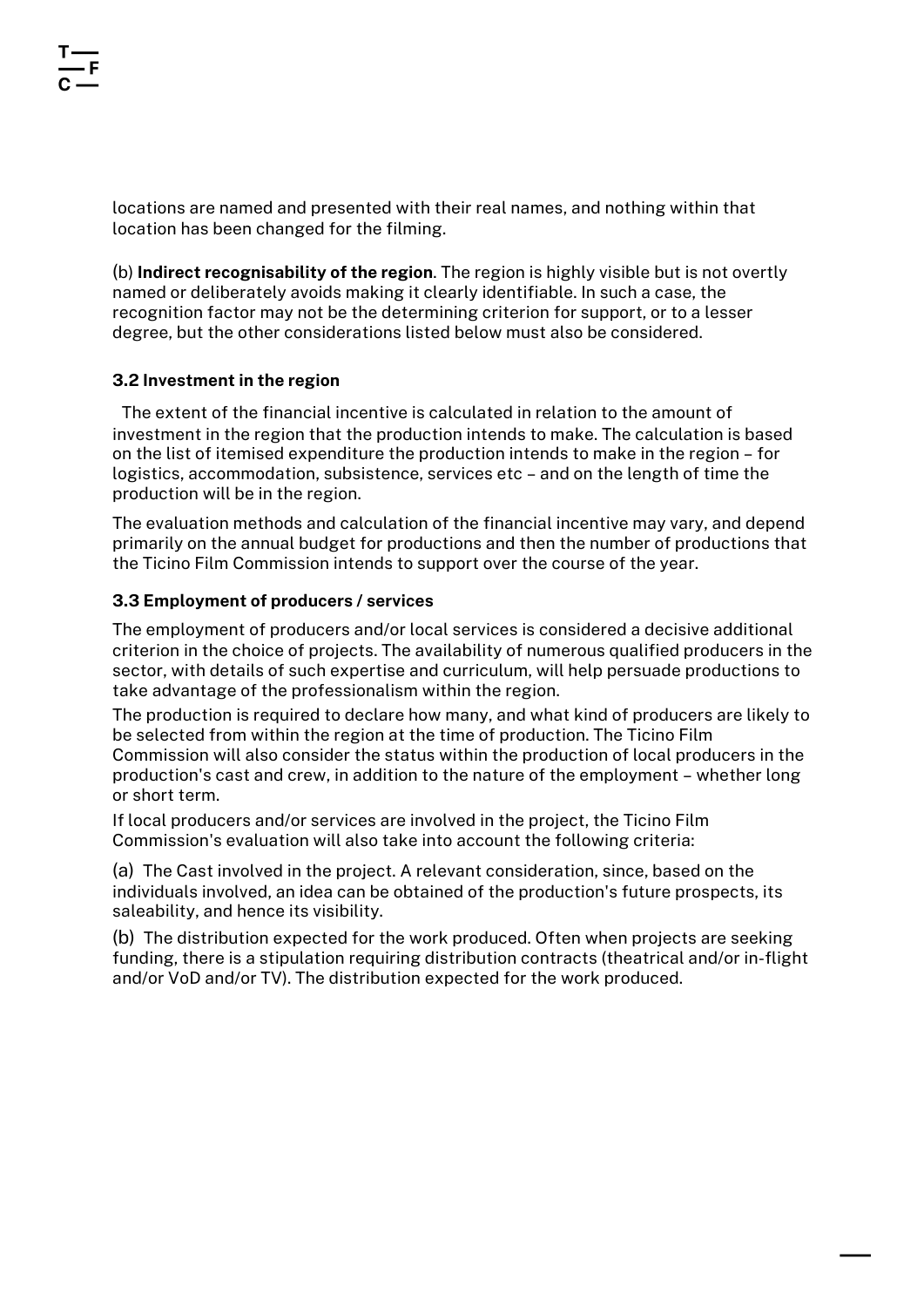# **4. Allocation of the financial incentive**

The Ticino Film Commission will allocate financial incentives only to cover, totally or partially, expenditure disbursed by the production within the region, on the production specified in the agreement.

To this end, the Ticino Film Commission stipulates agreements which define the amounts and terms of the allocation of the financial incentives. These agreements are finalised only with producers (legal entities) and not with single individuals.

Producers are required to issue invoices for the total amount agreed**,** (incl. VAT, where applicable), attaching the copies/original invoices from the supplier(s) of the service(s) to the specific production that is the subject of the agreement.

**In addition, for the application of financial incentives, as a rule, a financial coverage of the project equal to (at least) 80% of the total budget is required. Without this requirement, the TFC cannot consider the content of the application.**

## **4.1 Regional productions**

The Ticino Film Commission is required to attract and support international audio-visual productions as a priority.

The Ticino Film Commission is also required to take cantonal productions into consideration.

# **5. Other formats**

Beyond the criteria already mentioned – the Ticino Film Commission must also apply the following criteria relevant to the various audio-visual genres listed below:

## **(a) Fiction e TV series**

The same criteria as for international productions apply.

## **(b) Documentary**

In addition to the criteria already listed, the historical and cultural interest of the production for the entire region, the distribution plan is also to be taken into consideration.

## **(c) Short film**

The Ticino Film Commission supports and promotes the training of young producers. Once again, the possible participation of the Ticino Film Commission must comply with the general criteria previously listed. The contribution in this sense will be reduced compared to feature films. Exceptions are school graduation short films which are subject to specific regulations (see Post-diploma work regulations).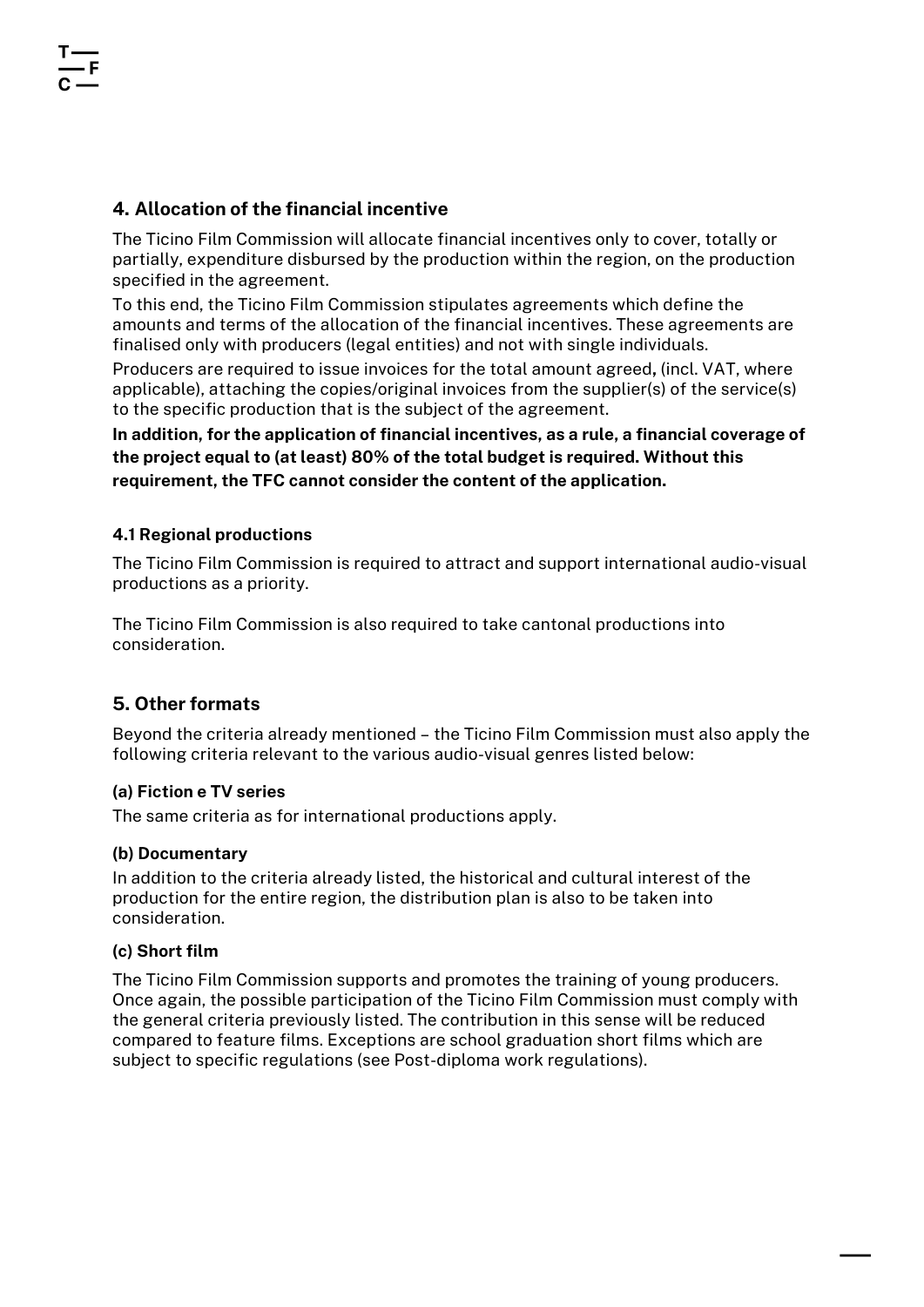## **(d) Advertisements and commercials**

Contribution to this kind of audio-visual project is restricted to the supply of services, such as location scouting; assisting with obtaining filming permits; contacts with companies or producers working in the region.

## **e) Web series and transmedia projects**

It is possible to apply for financial incentives for transmedia and web series projects only for the part of the budgeted costs relating to audiovisual production; audiovisual production must comply with the general criteria already listed. The contribution for this type of project will generally be reduced compared to feature films or TV series.

## **5.1 Post-production**

In some specific cases, the Ticino Film Commission may also consider a possible contribution but only in terms of post-production, to incentivise interested parties to not only film in the Ticino region but also to work with cantonal companies and producers in the final phase of the production.

## **6. Requests for financial incentives**

The Ticino Film Commission undertakes to communicate its decision within 30 days of the receipt of the documentation required. The Ticino Film Commission has no obligation to motivate its decision, even if this is expressly required by the applicant.

The request must be accompanied by the following documentation:

- Subject / Script;
- CV Production Company and/or producer:
- § General production schedule;
- § Specific production schedule specific to the region;
- Budget and Financing Plan for the project;
- § Expenditure estimates in the region;
- Crew list and cast.
- § Optional: Mood boards or other documents that illustrate the style and how the territory is included in the production.

The decision of the Ticino Film Commission concerning both services and financial incentives is final and cannot be appealed.